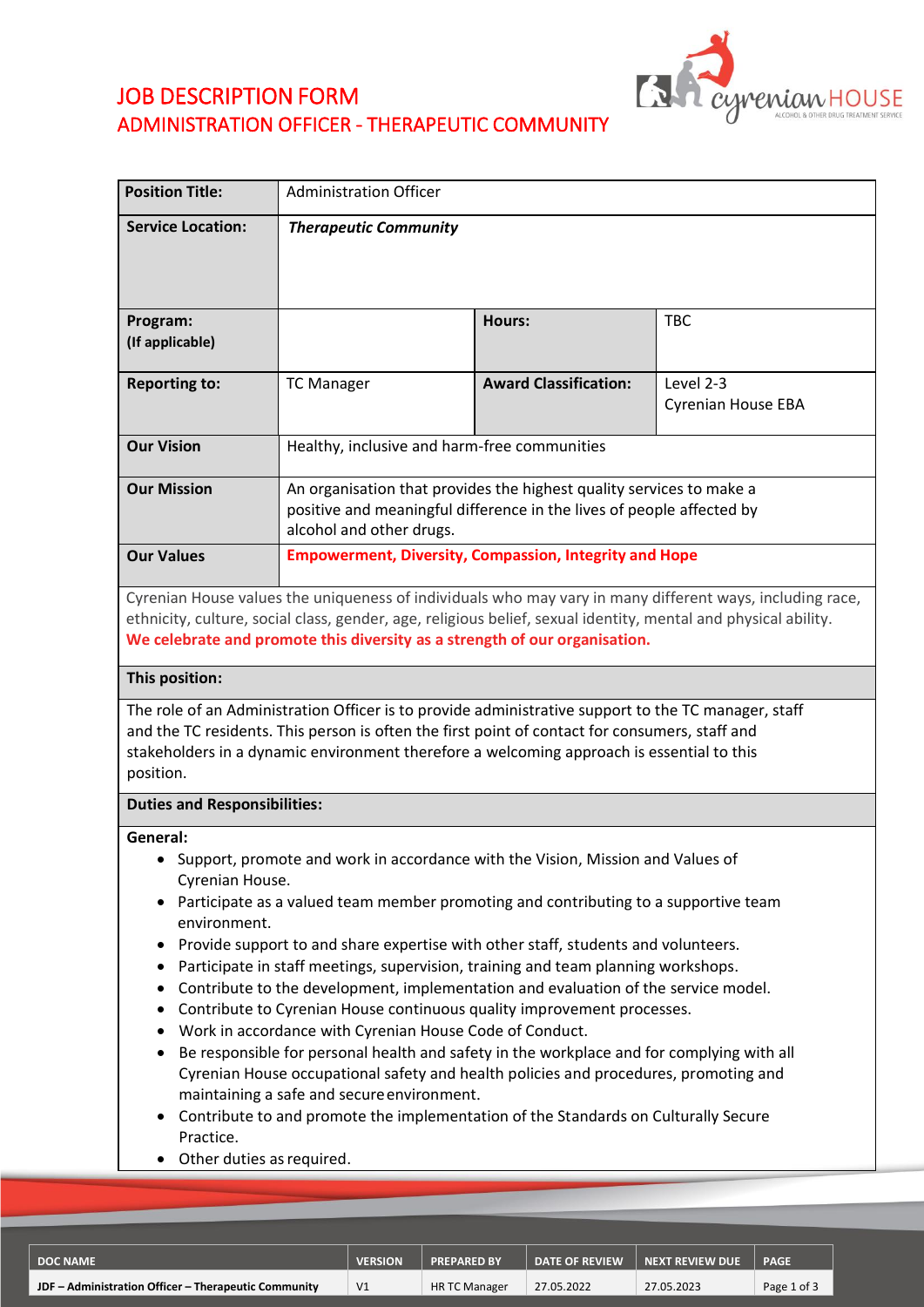

# **Financial Administrative Duties**

- Collect delivery dockets and invoices for authorisation then send to the finance team at head office.
- EFTPOS receipting and banking of funds as required.
- Maintain and record rental records and other miscellaneous funds from residents.
- Weekly visit to head office located in Perth to deliver paperwork, files etc. and bring back necessary documentation as directed.
- Maintain petty cash.

# **Representation and Stakeholder Engagement:**

- Work in close liaison with and take direction from the TC service manager.
- Develop effective relationships with other Cyrenian House services and external agencies as appropriate.
- Maintain consumer and worker confidentiality at all times.
- Well-developed skills in dealing with people in an accepting, welcoming and nonjudgemental manner.
- Provide administration support to implement TC standards.
- Actively participate as a role model for shared community values

# **Administration and Reporting:**

- The Administration Officer will work within the scope of their JDF to ensure that all aspects of service delivery required by Cyrenian House.
- Attend to reception duties at front desk, over the telephone, via email, facsimile and via other correspondence.
- Collect, distribute and post mail daily.
- Ensure that communications are distributed in a timely manner.
- Coordinate filing to ensure the records are up to date.
- Ordering and maintaining stationery resources, kitchen consumables and bathroom supplies.
- Maintain stocks of TC promotional material.
- Actively seek and maintain resource materials from other services that may be beneficial and informative to TC consumers as appropriate.
- Compile agenda and the minutes of team meetings and provide administrative support at meetings.
- Organise meeting room set-up, and catering for events and meetings as required.
- Assist in the preparation of data with regard to all reporting requirements.
- Collect all timesheets for manager's authorisation prior to forwarding them to the payroll team.
- Provide administration support to implement TC standards

## **Record Management and Reporting**

- Maintain consumer record systems as directed.
- Create, retrieve and maintain consumer records in accordance with Cyrenian House policies and procedures.
- Oversee the Maintenance System- Form collection, job allocation and job sign off in collaboration with the manager.
- Enter data and assist in the preparation and validation of the six-monthly SIMS reports.

| <b>DOC NAME</b>                                      | <b>VERSION</b> | <b>PREPARED BY</b>   | <b>DATE OF REVIEW</b> | <b>NEXT REVIEW DUE</b> | <b>PAGE</b> |
|------------------------------------------------------|----------------|----------------------|-----------------------|------------------------|-------------|
| JDF - Administration Officer - Therapeutic Community | V <sub>1</sub> | <b>HR TC Manager</b> | 27.05.2022            | 27.05.2023             | Page 2 of 3 |